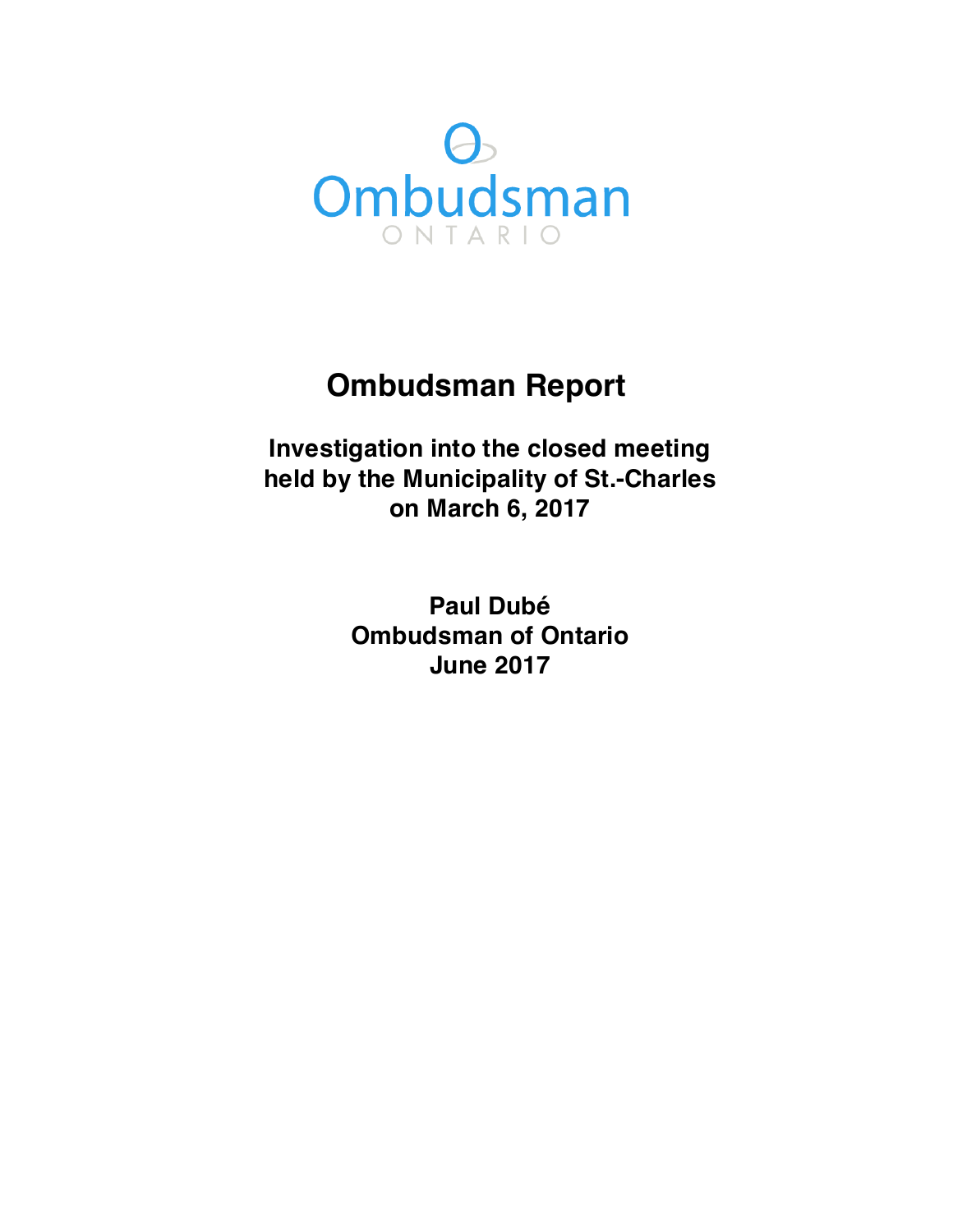# **Complaint**

 **1** On March 13, 2017, our Office received a complaint alleging that the General Government Committee of the Municipality of St.-Charles inappropriately met in camera on March 6, 2017, to discuss allegations regarding employee municipal credit card abuse. The complainant felt this matter should not have been discussed in closed session because they felt information about the allegations was previously made public at an earlier council meeting on March 2, 2017.

# **Ombudsman jurisdiction**

- **2** Under the *Municipal Act*, *2001,* all meetings of council, local boards, and committees of council must be open to the public, unless they fall within prescribed exceptions.
- **3** The Act gives citizens the right to request an investigation into whether a municipality has complied with the Act in closing a meeting to the public. Municipalities may appoint their own investigator or use the services of the Ontario Ombudsman. The Act designates the Ombudsman as the default investigator for municipalities that have not appointed their own.
- **4** The Ombudsman is the closed meeting investigator for the Municipality of St.-Charles.
- **5** When investigating closed meeting complaints, we consider whether the open meeting requirements of the Act and the municipality's procedure by-law have been observed.

### **Investigative process**

- **6** On May 5, 2017, we advised the Municipality of St.-Charles of our intent to investigate these complaints.
- **7** We reviewed the municipality's procedure by-law and relevant portions of the Act, as well as the meeting agendas and open/closed meeting minutes from the March 2 and March 6, 2017 meetings. We also listened to audio recordings of the open and closed sessions of both meetings. Audio and video recordings provide the most accurate and complete record of a

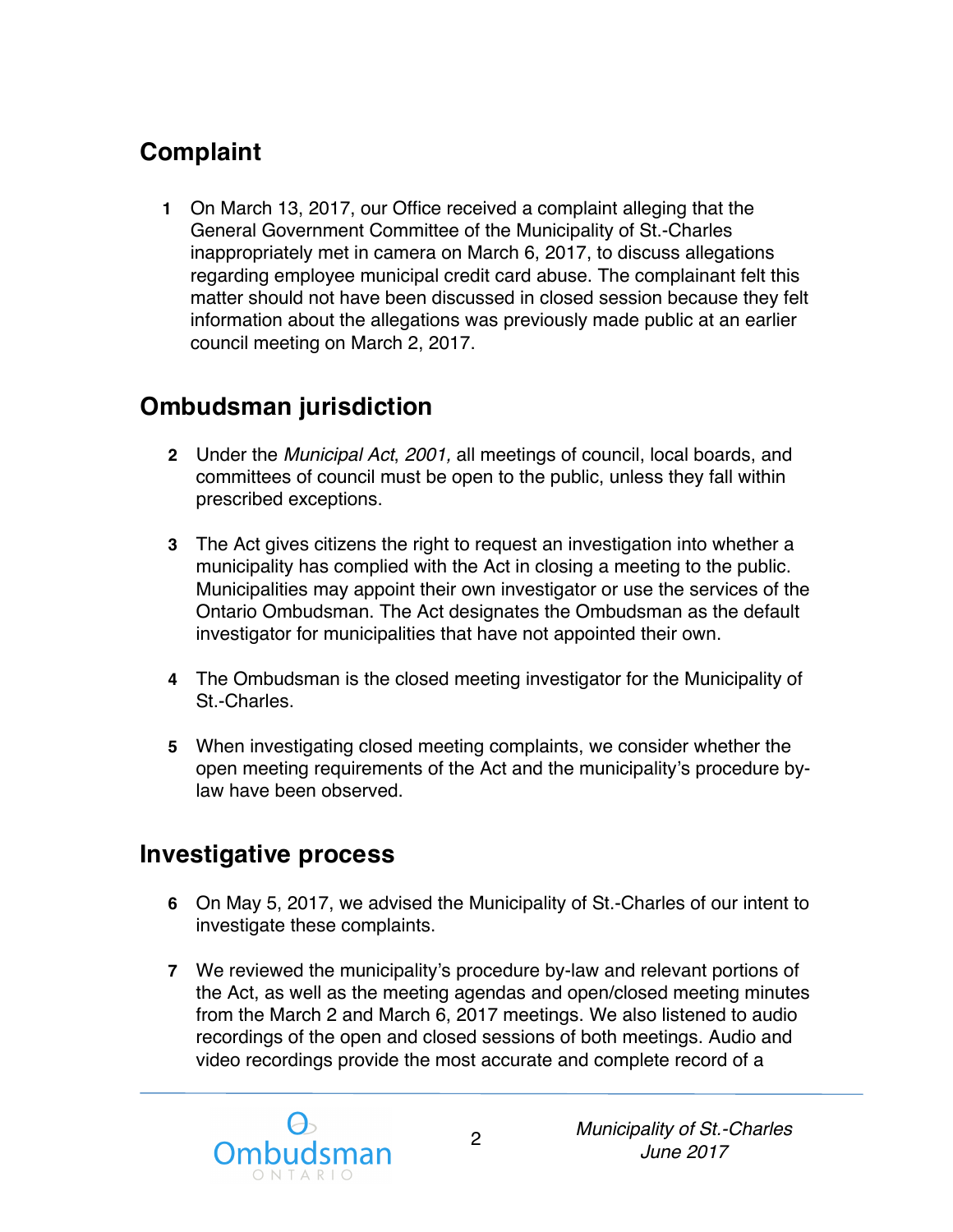meeting and we commend the municipality for adopting the practice of audio recording its closed sessions.

- **8** To understand the background and context of these meetings, we interviewed the Acting Clerk, the Interim Chief Administrative Officer (CAO) and four of the municipality's five councillors. We also reviewed various documents related to the March 6 meeting, including a package of information regarding the credit card abuse allegations, a written legal opinion obtained by the municipality, and other correspondence.
- **9** We received full co-operation with our investigation.

### **Council procedures**

- 10 The municipality's procedure by-law<sup>1</sup> states that, subject to the *Municipal* Act, 2001, all meetings of council and committees shall be open to the public. The by-law states that the section of the Act that regulates closed meetings is attached as "Schedule C". However, Schedule C does not include any information about closed meetings, and relates only to "The Key and Distinctive Role of the Mayor".
- **11** Our Office identified this issue in our February 2016 report regarding closed meetings in St.-Charles and recommended that the by-law be revised.<sup>2</sup> At that time, the then-Clerk advised our Office that the municipality had been aware of the need to update its procedure by-law for the last two years.
- **12** Council for the Municipality of St.-Charles should amend its procedure by-law to reflect the open meeting provisions of the *Municipal Act, 2001.*

# **March 2, 2017 – Special council meeting**

 **13** On March 2, 2017, at 7:00 p.m., council for the Municipality of St.-Charles met in council chambers for a special council meeting. Although our Office did not receive a complaint about this meeting, our Office reviewed the meeting's proceedings to determine what information about the municipal

<sup>&</sup>lt;https://www.ombudsman.on.ca/Resources/Reports/Municipality-of-St--Charles.aspx>.



<sup>&</sup>lt;u>.</u> 1 Municipality of St.-Charles, by-law 2007-59 (amended), *Council Procedure By-law*, online: <http://www.stcharlesontario.ca/upload/documents/procedural-by-law--complete-.pdf>.

 2 Ombudsman of Ontario, *Investigation into closed meetings held by Council for the Municipality of St.-Charles* (February 2016) at para 7, online: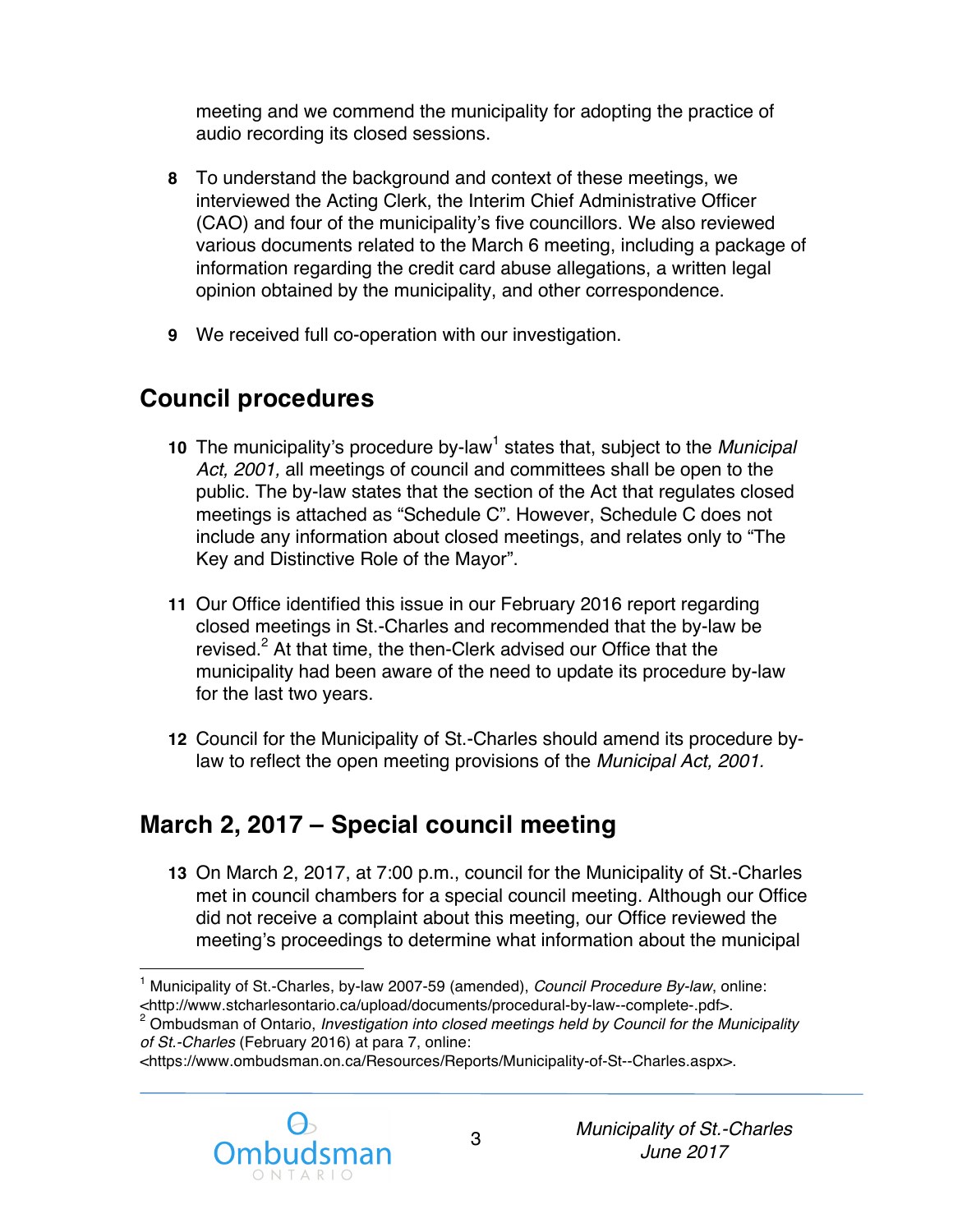credit card abuse allegations was made public prior to the March 6 meeting.

- **14** After calling the meeting to order, the Mayor indicated that council would be proceeding in camera under the closed meeting exception for personal matters about an identifiable individual to discuss allegations related to municipal credit card abuse. Before council went into closed session, Councillor Jackie Lafleur asked if the discussion would relate to a package of documents that had been circulating among local residents regarding the allegations. This package included an anonymous letter from a concerned citizen to the Minister of Municipal Affairs alleging that some employees and members of council had developed a scheme to use a municipal credit card for personal expenses. The letter alleged that three specific municipal staff members and two identified members of council were involved. Various credit card statements were attached to the letter, each of which had been obtained by Councillor Lafleur through a freedom of information request to the municipality.
- **15** Councillor Lafleur said that any discussion resulting from this information about the municipal accounting system should occur in open session. The Mayor responded that the discussion would relate to personal information about identifiable individuals, not the general accounting system. Councillor Phil Belanger raised a similar concern and the Mayor reiterated that the discussion would relate to personal information about identifiable individuals.
- **16** According to the open meeting minutes, council then proceeded in camera at 7:05 p.m. to discuss:

 "personal matters about an identifiable individual, including municipal or local board employees; Special Council Agenda

Topic: Allegations regarding municipal credit card abuse"

- **17** During the closed session, council discussed personal information about various individuals, including their performance and conduct. Council also discussed various actions that it wished to take in response to this information.
- **18** Following the closed session, council returned to open session and the Mayor reported back that:

 "Council is accepting the Freedom of Information document as a Municipal document for consideration from Councillor Lafleur. Council



 *Municipality of St.-Charles June 2017*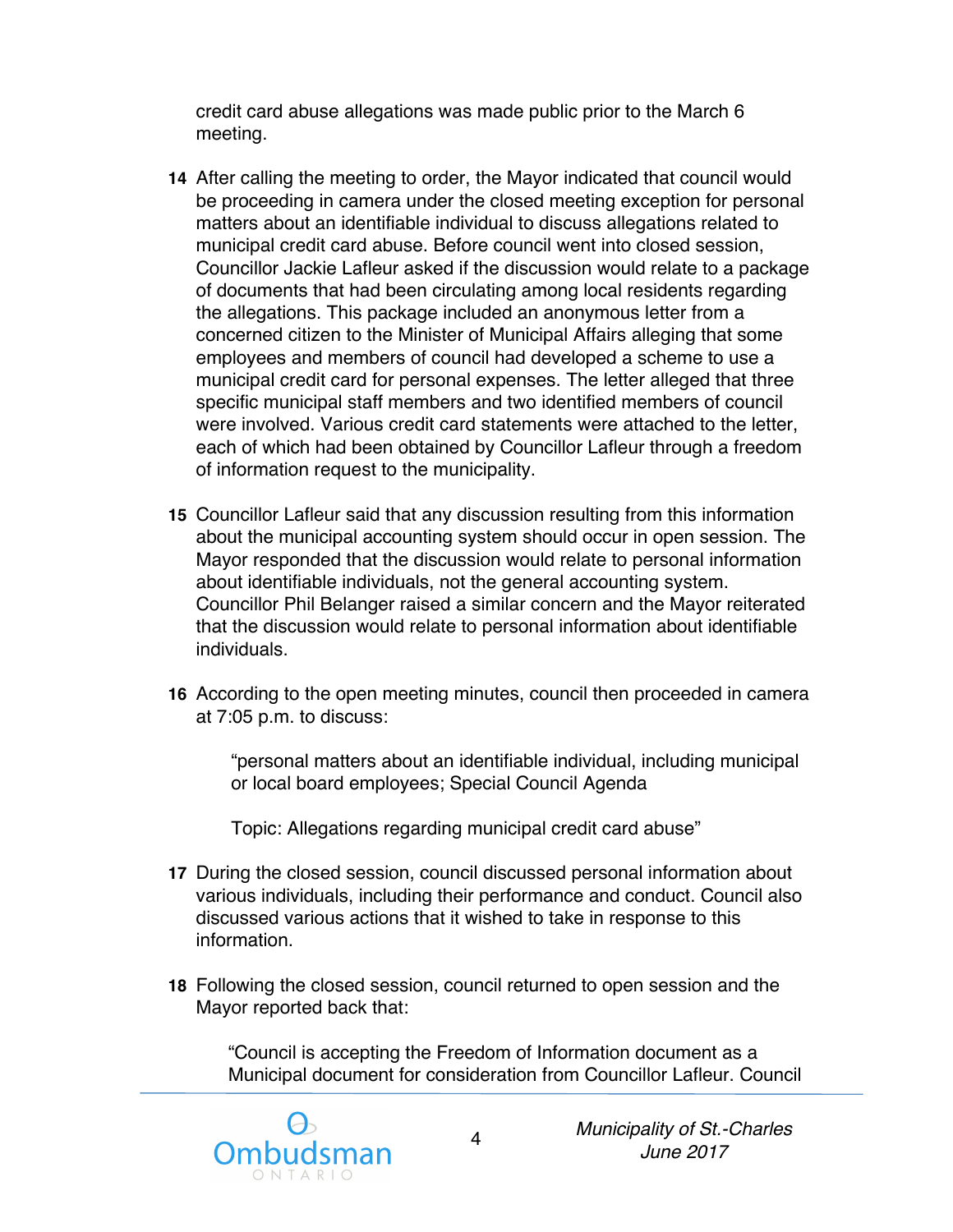has provided instructions to our interim CAO to take further actions."

 **19** Council briefly discussed the need to remove sensitive information (e.g. visible credit card numbers, names) from the document package prior to making it publicly available. The meeting adjourned at 8:57 p.m.

### **March 6, 2017 – Special General Government Committee meeting**

- **20** On March 6, 2017, 6:00 p.m., the General Government Committee for the Municipality of St.-Charles met in council chambers for a special committee meeting. The committee consists of the Mayor and one councillor.
- **21** After the meeting was called to order, the open meeting minutes indicate the committee immediately proceeded in camera to discuss:
	- - "Personal matters about an identifiable individual, including municipal or local board employees
	- - Litigation or potential litigation including matters before administrative tribunals

Topic: Allegations regarding Municipal Credit Card abuse."

- **22** Once in closed session, the Mayor shared a written legal opinion provided by the municipal solicitor regarding the credit card abuse allegations and a separate matter that is subject to ongoing litigation. Our Office reviewed a copy of this legal opinion. The CAO spoke to the committee about the legal advice and various actions that the municipality might wish to take at the suggestion of the solicitor. The discussion included details of ongoing legal proceedings against the municipality and how the municipality's response to the credit card abuse allegations could affect those proceedings. The committee also discussed personal information about several identified individuals, including their performance and conduct. The committee also discussed an individual's employment status. The committee decided to summarize its discussion and bring it to council for closed session consideration on March 8, 2017.
- **23** Council resolved to return to open session and reported that:

 "After having reviewed the legal advice provided the General Committee [we] will be reporting to Council during the Closed Session

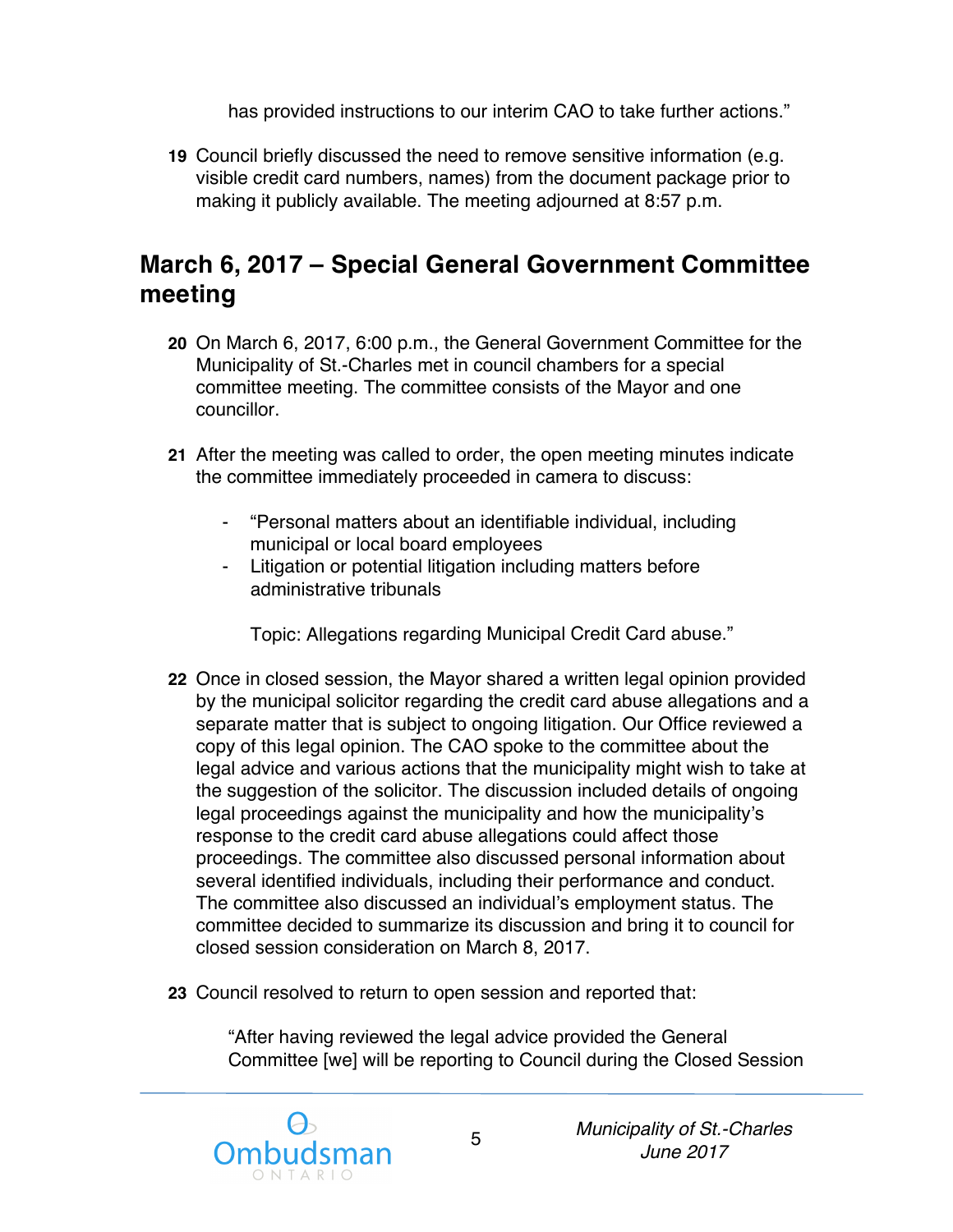following the March  $8<sup>th</sup>$ , 2017 Committee of the Whole."

- **24** The meeting adjourned at 6:50 p.m.
- **25** During interviews, we were told that following the March 8, 2017 meeting, council retained a forensic auditor to examine matters related to the municipal credit card abuse allegations.

#### Analysis

#### *Closed meeting exceptions*

- **26** The committee relied on the "litigation or potential litigation" exception in section 239(2)(e) of the Act to discuss details of ongoing legal proceedings against the municipality and how the municipality's response to the credit card abuse allegations could affect those proceedings. During this discussion, the committee considered written legal advice from the municipal solicitor representing St.-Charles in the ongoing proceedings. Accordingly, the committee was entitled to rely on the "litigation or potential litigation" closed meeting exception.
- **27** The committee also relied on the closed meeting exception for personal matters about an identifiable individual under section 239(2)(b) of the Act. This exception does not apply to discussions about employees in their professional capacity. However, discussions about an individual in their official capacity can take on a more personal nature if the individual's conduct is scrutinized.<sup>3</sup>
- **28** The Information and Privacy Commissioner has established a two-part test to distinguish personal information from professional for the purposes of the open meeting rules:
	- 1. In what context do the names of individuals appear? Is it in a personal or business context?
	- 2. Is there something about the particular information that, if disclosed, would reveal something of a personal nature about the individual?
- **29** In this case, the committee discussed several individuals in the context of their employment or professional relationship to the municipality. However,

<sup>&</sup>lt;u>.</u>  $^3$  IPC Order MO-2519 (29 April 2010).

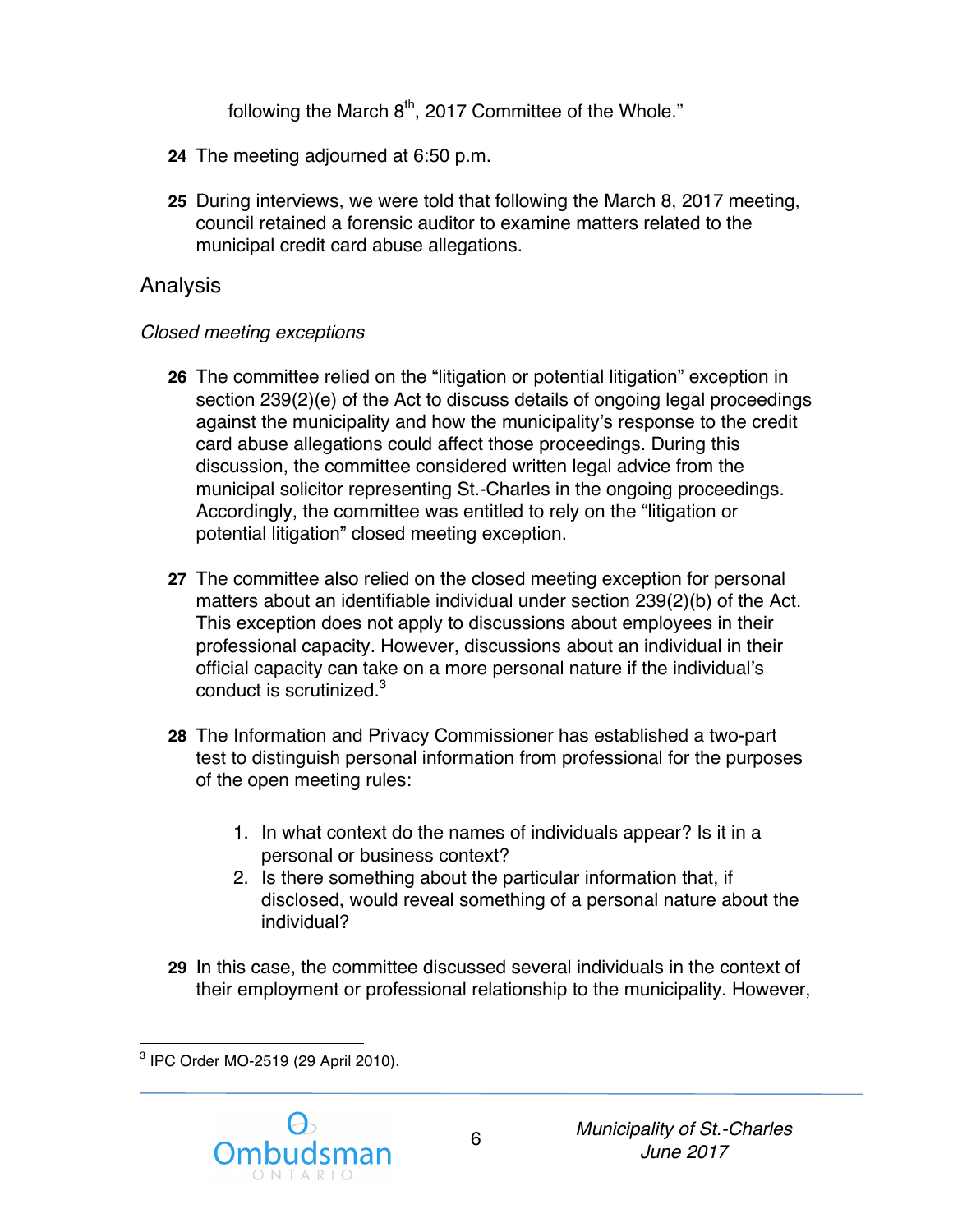went beyond their professional roles, such that if the information were disclosed, it would reveal something of a personal nature about the individuals. This discussion fit within the exception in section 239(2)(b) of the Act.

 **30** We also considered whether the discussion could have fit within the exceptions in section 239(2)(f) for advice subject to solicitor-client privilege or section 239(2)(d) for labour relations or employee negotiations. During the closed meeting, the committee considered written legal advice from the municipal solicitor related to the credit card abuse allegations and other ongoing legal proceedings. Accordingly, the advice subject to solicitor-client privilege exception applied. The labour relations or employee negotiations exception generally applies to matters involving hiring, firing, and disciplining specific employees. $^4$  At the meeting on

 decisions regarding their employment status. This discussion also fit within the exception for labour relations or employee negotiations.

#### *Information previously made public*

- **31** The complainant who contacted our Office about the March 6 meeting felt that the credit card abuse allegations should not be discussed in closed session because information about the allegations was previously made public at an earlier council meeting on March 2, 2017.
- **32** As our Office has previously noted, the majority of the Act's closed meeting exceptions are discretionary, and municipalities should carefully consider whether the public might be better served by discussing a matter openly, rather than relying on the statutory exceptions to engage in discussion behind closed doors.<sup>5</sup> During the March 6 meeting, however, the committee discussed advice subject to solicitor client privilege, ongoing litigation, and unproven allegations about identified municipal employees. This information had not been previously discussed in public and is not the type of information that would typically be debated in open session.

 $<sup>5</sup>$  Letter from Ombudsman of Ontario to City of Hamilton (18 February 2010), online:</sup> <http://www2.hamilton.ca/NR/rdonlyres/AE3168C9-6502-4387-B5EE-BD191D23E9F8/0/Aug12Item522.pdf>.



 $\overline{a}$  session. 4 Ombudsman of Ontario, *Investigation into a complaint about a meeting held by the Board of Management for the Ridgeway Business Improvement Area* (April 2017), at para 37, online: <https://www.ombudsman.on.ca/Resources/Reports/Board-of-Management-for-the-Ridgeway-Business-Impr.aspx# ftnref1>.